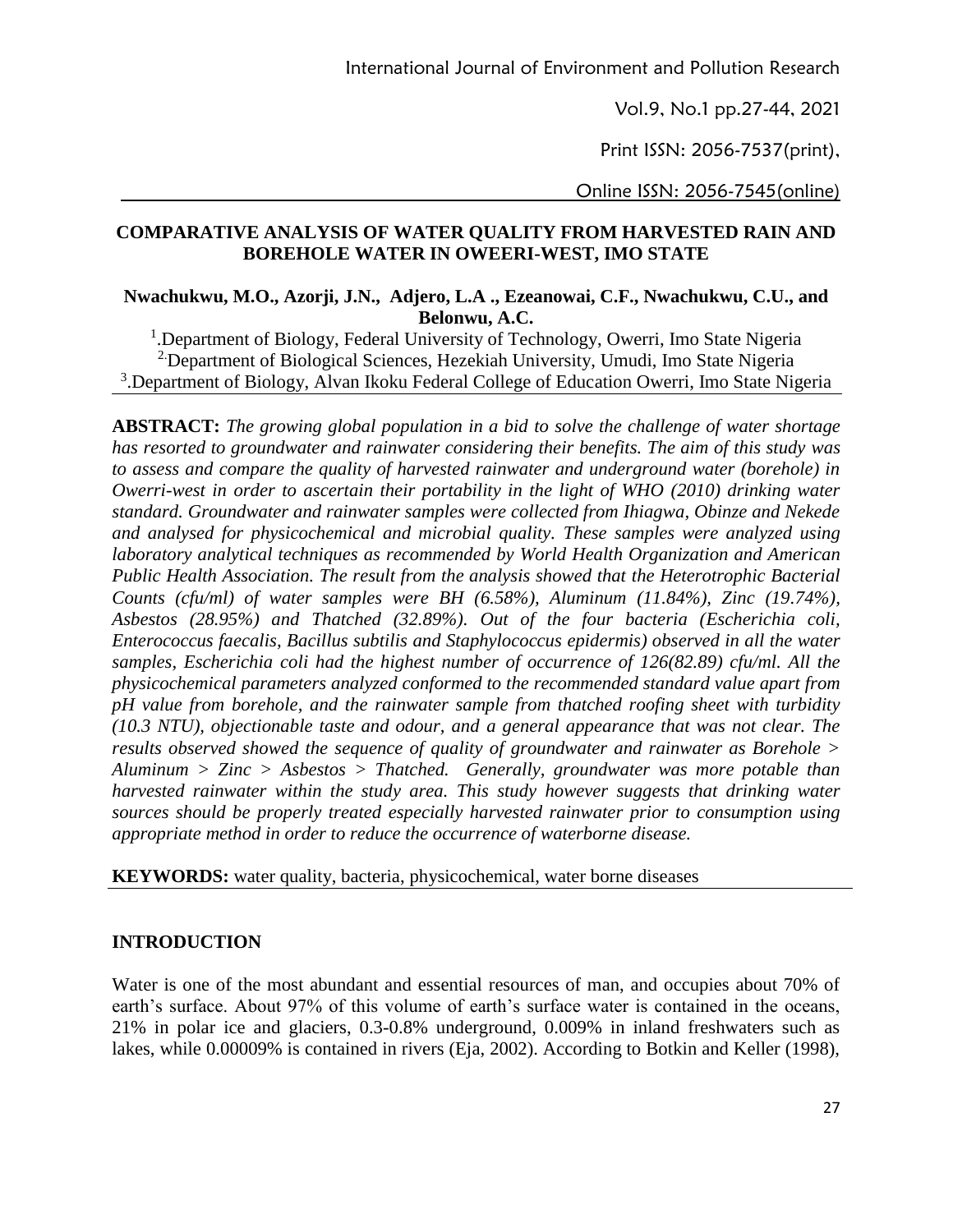Print ISSN: 2056-7537(print),

Online ISSN: 2056-7545(online)

more than 97% of earth's water is in the oceans and ice caps, and glaciers account for another 2%. Also, the ocean comprises 97%, while 3% of the earth's water is fresh (Kulshneshtha, 1998). Water in its pure state is acclaimed key to health and the general contention is that water is more basic than all other essential things to life (Edungbola & Asaolu, 1984). Man requires a regular and accessible supply of water which forms a major component of the protoplasm and provides an essential requirement for vital physiological and biochemical processes. Man can go without food for twenty eight days, but only three days without water, and two third of a person's water consumption per day is through food while one third is obtained through drinking (Muyi, 2007). Basic household water requirements have been suggested at 50 litres per person per day excluding water to gardens (Boss, 2004). Batmanghelid (2009) reported that since the water we drink provides for cell function and its volume requirements, the decrease in our daily water intake affects the efficiency of cells and other body activities. In addition to human consumption and health requirements, water is also needed in agriculture, industrial, recreational and other purposes. Water is also considered a purifier in most religions (Foel & Nennewan, 1986). Though all these needs are important, water for human consumption and sanitation is considered to be of greater social and economic importance since health of the population influences all other activities. According to Odiette (1999), environmental water usage includes artificial wet lands, artificial lakes intended to create wildlife habitat, fish ladders around dams and water releases from reservoirs to help fish spawn.

Rain water is the water which is gotten from rainfall. It occurs as a result of condensation of water molecules in the upper atmosphere. When this reaches saturation points, it falls back to the earth's surface as rain water. It is collected from different catchment roofs by man (Origho, 2009). For long term use, rain water can be piped into clean, closed underground tanks for human use. However, rainwater can be contaminated by dirty roofs, dirty containers, and tanks. Today, increase in population, urbanization and inefficient pipe-borne water supply has made rainwater harvesting a veritable source of water supply (Schiller, 1982). In many developing countries of Africa, where housing standard has improved and impermeable roofs are constructed, rainwater harvesting systems are becoming increasingly used. Rainwater has been successfully harnessed for domestic water requirement in Kenya and Tanzania (Schiller, 1982) and in Sierra Leone (Nissen-Peterson, 1982 & Jayakaran, 1988). In Zimbabwe, between 80 and 85 percent of all measurable rainfall is collected and stored for use (Morgan, 1990). In Nigeria, the concept of rainwater harvesting or its use during the rainy season is not new particularly as a supplement to water from rivers and streams (Morgan, 1990). Some people in the rural areas and urban centres of Nigeria depend on rainwater. Rainwater, according to Efe (2006), is one of the purest sources of water supply if properly collected. But the desire for technological breakthrough and improved standard of living has placed pressure on its use.

One of the primary areas of concern regarding the use of rainwater, for either non-potable or potable applications, is quality. The quality of water collected in a rainwater harvesting system is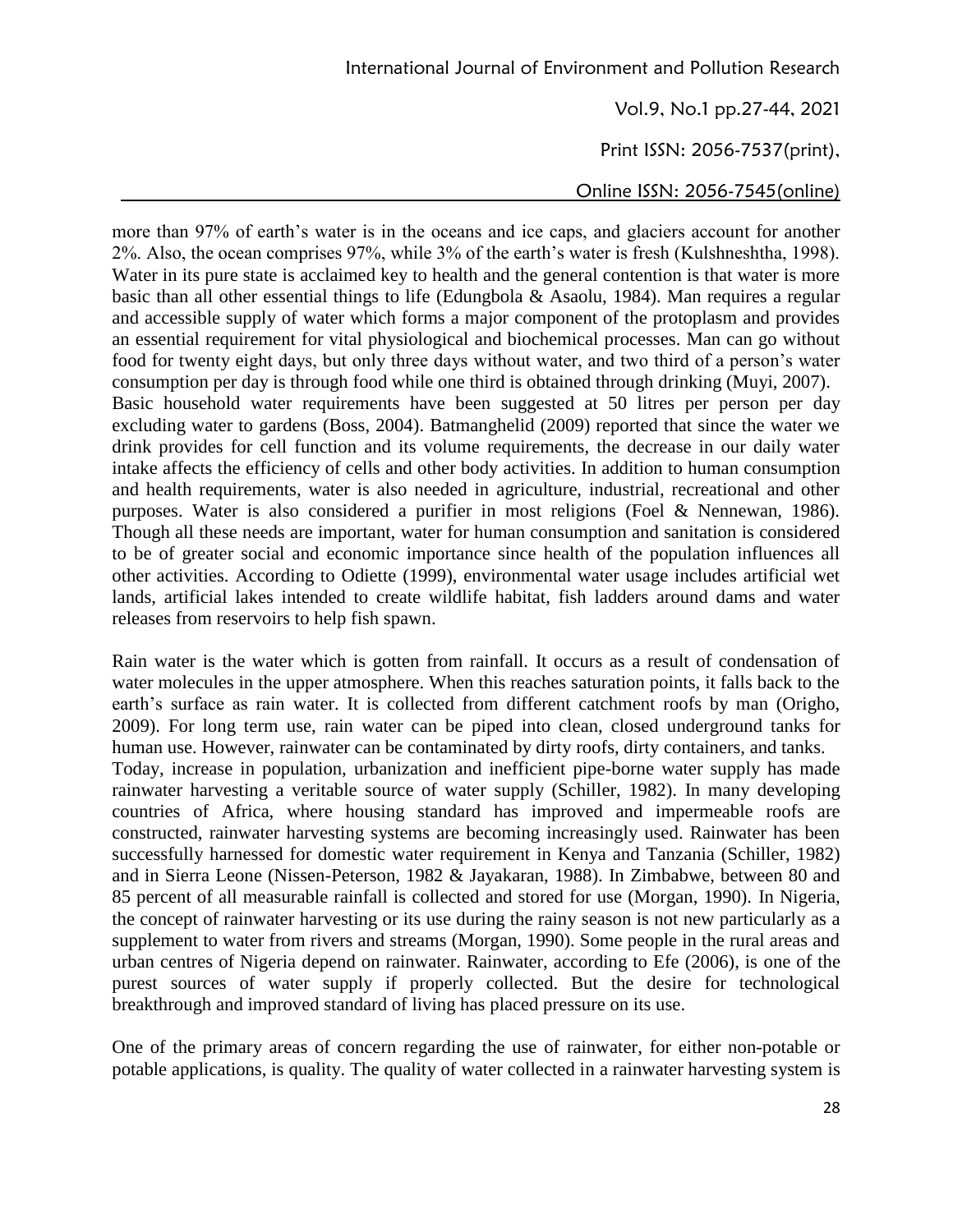Vol.9, No.1 pp.27-44, 2021

Print ISSN: 2056-7537(print),

Online ISSN: 2056-7545(online)

affected by many factors which include: the nature of the catchment system and the roof materials, environmental pollution from industries, automobiles and anthropogenic activities, the presence of dirts, debris and birds or rodents dropping on roofs and rainwater catchments (Forster, 1998; Taylor *et al.*, 2000 & Ubuoh, 2012) and the type of storage materials for harvested

rainwater. Catchment material, storage material and treatment are three design considerations that can be optimized to maximize rainwater quality (Adeniyi & Olabanji, 2005). In recent times rainwater is stored both in surface and underground tanks with or without covers. Many studies have also raised the contributions of storage tank materials to the microbiological and physicochemical quality of harvested rainwater. The risk of microbiological contamination of rainwater during collection and storage in the home has long been recognized (Lye, 2002 & Thomas *et al.*, 2003). The water storage system can also impact the quality of water (Lye, 2002). Microorganisms found to be carried by birds and animal vectors include, Cryptosporidium, Giardia, Campylobacter and Salmonella spp. (Gerba & Smith, 2005). Each of these microorganisms is known to cause gastroenteritis and other illnesses (Gerba & Smith, 2005).

Ground water is the water beneath the surface where all the voids in the rocks and soil are filled. It is a source of water for wells, boreholes and springs. A borehole is an hydraulic structure which when properly designed and constructed, permits the economic withdrawal of water from an aquifer. It is a narrow well drilled with machine. Borehole water is the water obtained from borehole drilled into the aquifer or ground water zone, which is usually a fully saturated subterranean zone, some distance below the water table (NWRI, 1997).

Ground water is already used extensively in Nigeria through wells and boreholes. Unfortunately borehole water like water from other sources is never entirely pure. It varies in purity depending on the geological conditions of the soil through which the ground water flows and some anthropogenic activities. Until very recently, ground water has been thought of as being a standard of water purity in itself, and to a certain extent, that is indeed true (Miller, 1992).

Apart from the essential role played by water in supporting human life, it also has, if polluted, a great potential for transmitting a wide variety of diseases. According to Akpan, *et al* (1996), in most developing countries like Nigeria where dangerous and highly toxic industrial and domestic wastes are disposed of by dumping them on the earth; into rivers and streams with total disregard for aquatic lives and rural dwellers, water becomes an important medium for the transmission of enteric diseases in most communities. Poisonous chemicals are known to percolate the layers of the earth and terminate in ground waters thereby constituting public health hazards. In Owerri West Local Government Area of Imo State, certain anthropogenic activity like the improper waste disposal can contribute to ground water pollution. This area suffers from non-provision of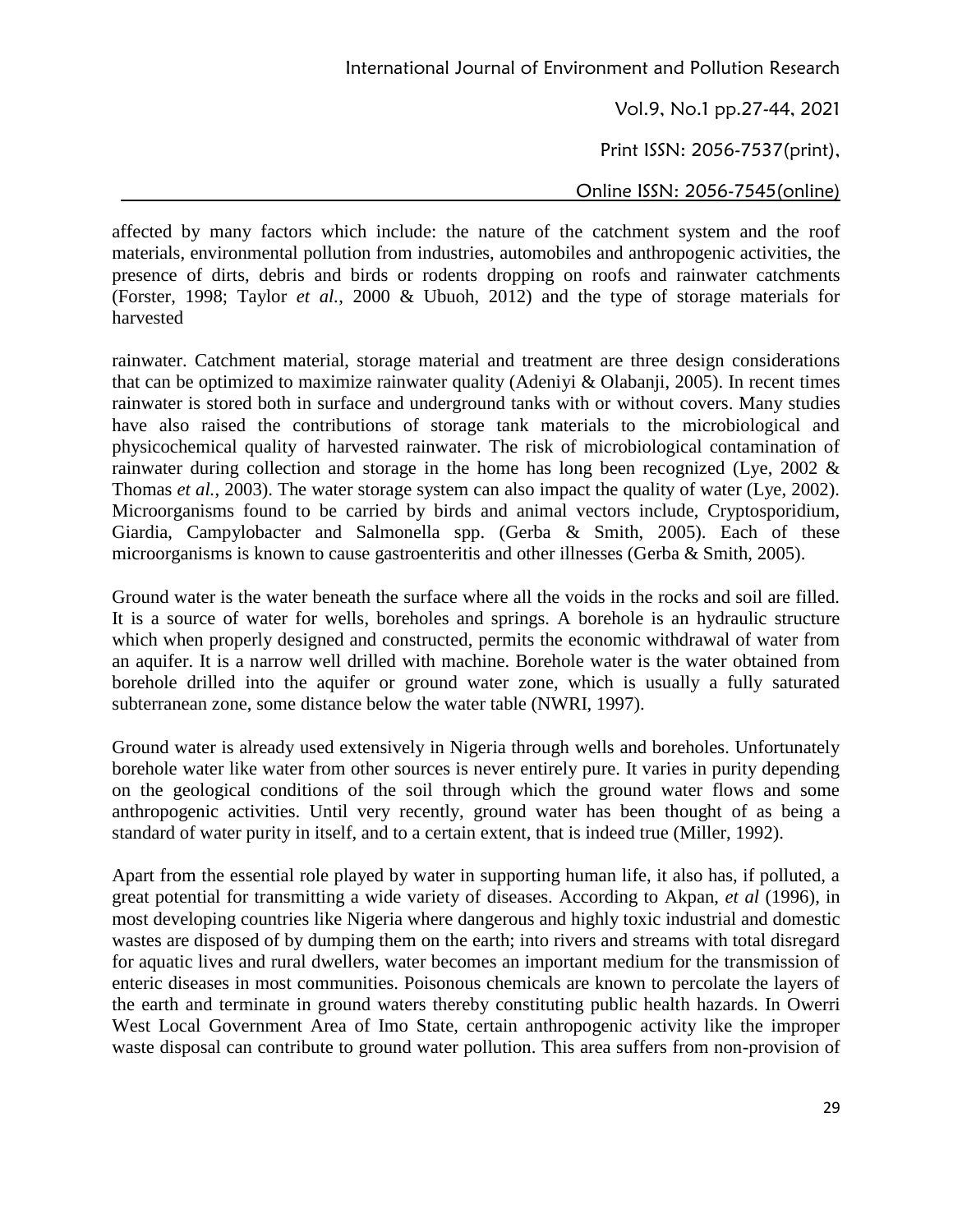Vol.9, No.1 pp.27-44, 2021

Print ISSN: 2056-7537(print),

Online ISSN: 2056-7545(online)

potable water supply. The inhabitants are therefore depending largely on private borehole water supply which is of doubtful quality.

In Owerri Wests Local Government Area of Imo State of Nigeria, the people use borehole water and rainwater stored in tanks without considering its quality and the health implications. There is a possibility of water-borne diseases arising from physical, chemical and microbial contamination. Therefore, the focus of this study is to assess the quality of rainwater and borehole water in the LGA for domestic use bearing in mind the physical, chemical and bacteriological characteristics as well as health considerations for human survival in the study locations in particular and the State in general.

## **MATERIALS AND METHODS**

### **Study Area**

This study was conducted in Owerri west, a Local Government Area in Imo state. Three villages in Owerri west were selected, viz, Ihiagwa, Nekede and Obinze. Owerri west is geographically located between Latitude 5.4166° N, and Longitude 6.9853° E (Wikipedia, 2017). Owerri west enjoys a favourable climatic condition, with the average annual temperature of 26.4 °C and an annual rainfall of 1,500mm to 2,200 mm. As of 2006 census, Owerri west had a population of 99,265. The major source of water for residential and domestic use are from rainfall and borehole. The local government relies extensively on water from borehole. They also harvest water from roofing sheets during rainfall which they see as been cheap, accessible especially during raining season and it is believed to be safe for drinking.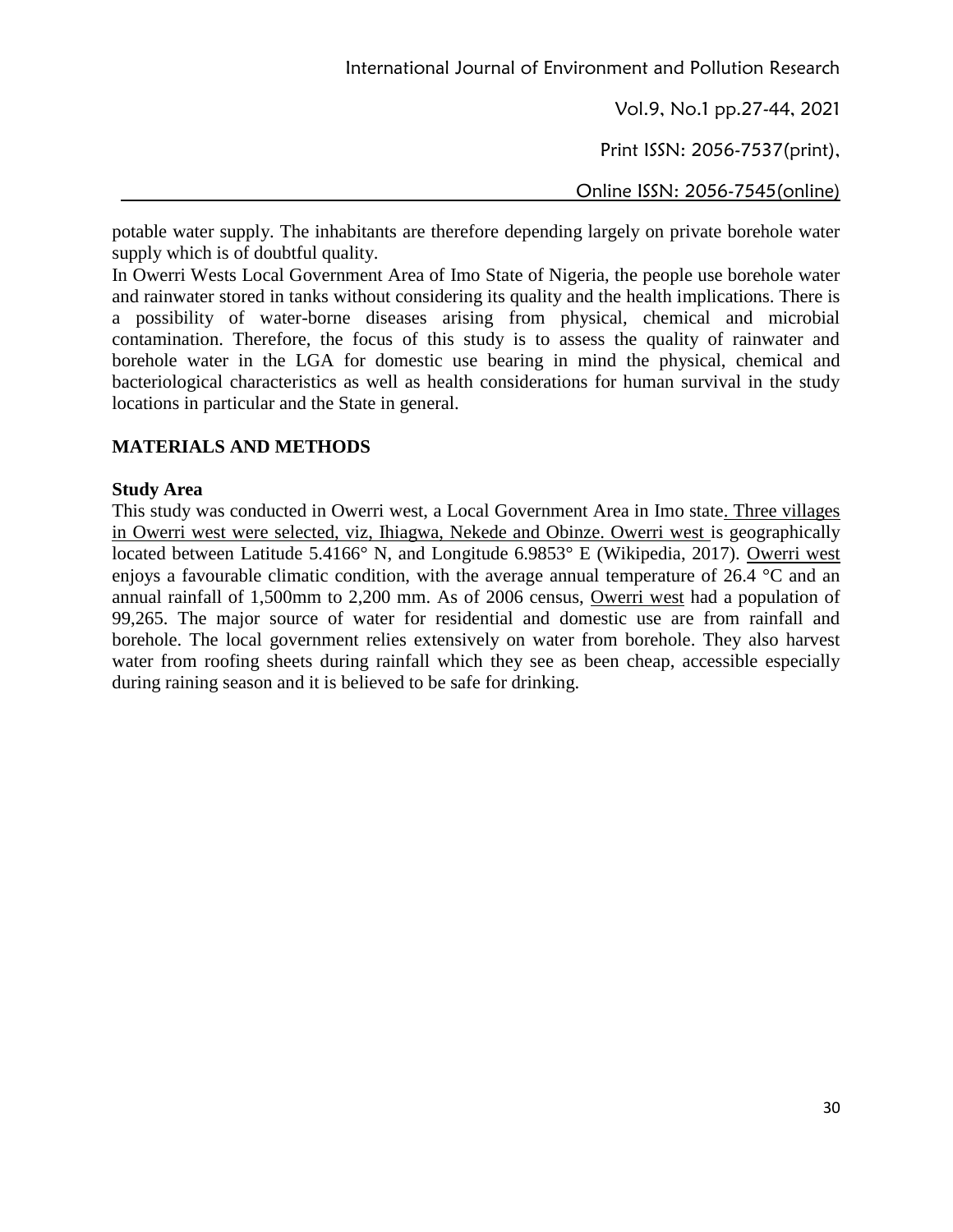Print ISSN: 2056-7537(print),



Figure 1: Map of the study area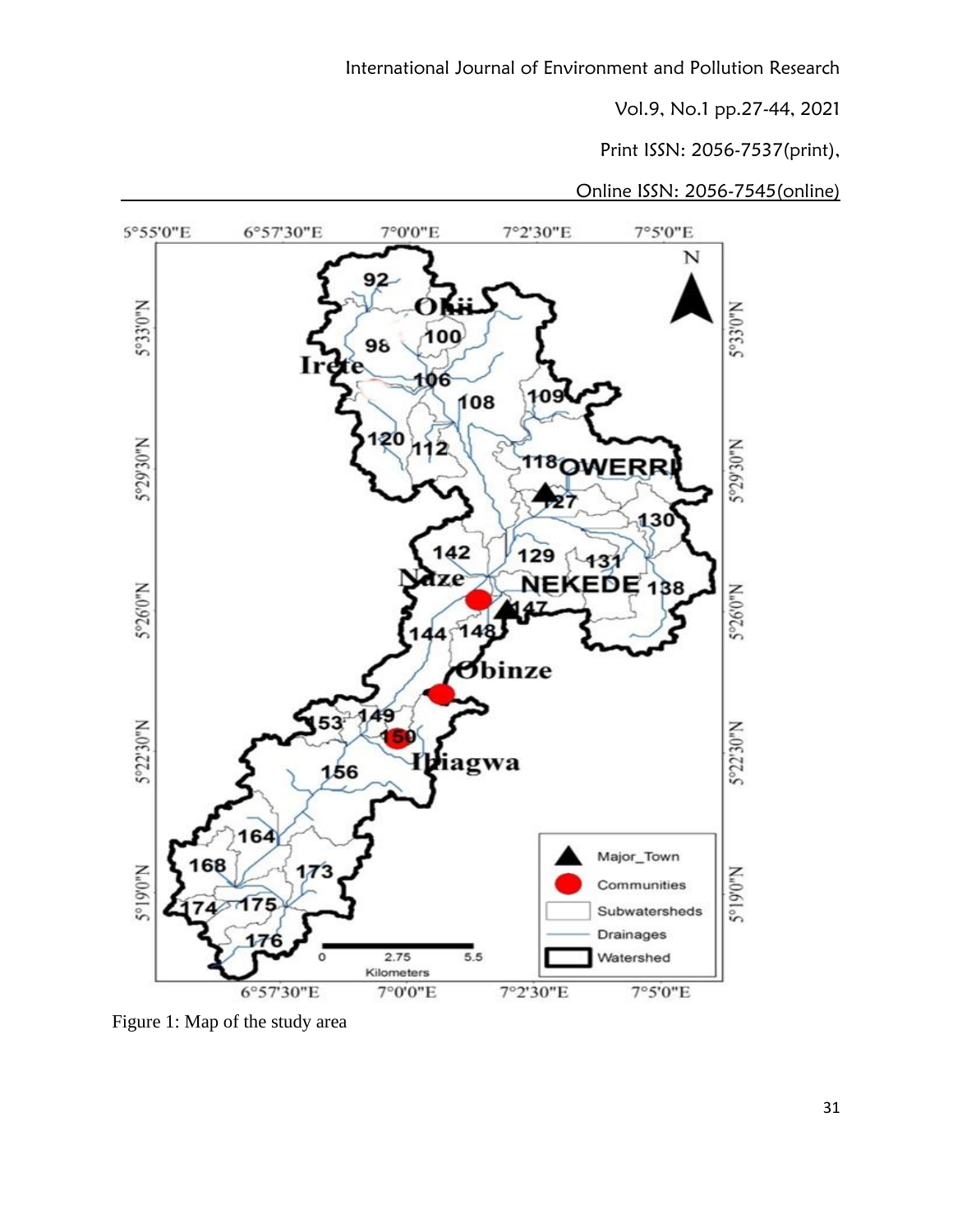Vol.9, No.1 pp.27-44, 2021

Print ISSN: 2056-7537(print),

Online ISSN: 2056-7545(online)

## **Source of Data**

The first field work was to identify roof materials that are commonly used in Owerri west (Ihiagwa, Obinze and Nekede), and roofing materials that are commonly used for rainwater harvesting. Households were randomly picked in Ihiagwa, Obinze and Nekede where the four different roofing sheets were identified. The data used for this study were collected in September and October, 2018.

## **Sample Collection and Preservation**

The water samples were collected using well-labelled plastic bottles. This is because plastic do not dissociate into water thereby reducing chemical interference in the analyses. The plastic container used for the collection of rainwater samples were set under the roofing sheets so that there will be free flow of the rainwater into the containers. The samples were collected from four different roofing sheets (Zinc, Aluminum, Asbestos and Thatched) so as to be able to observe differences in the water quality.

In view of the unpredictable condition of rain, collections of sample were flexible and were done while rain was falling. Before collection, the plastic bottles and containers were first rinsed with distilled water before water samples were collected. This was done to avoid contamination from previous water content.



Plate 1. Water samples harvested from borehole and rain water.

The samples collected were stored in the refrigerator at 4°C to preserve its chemical properties prior to analyses.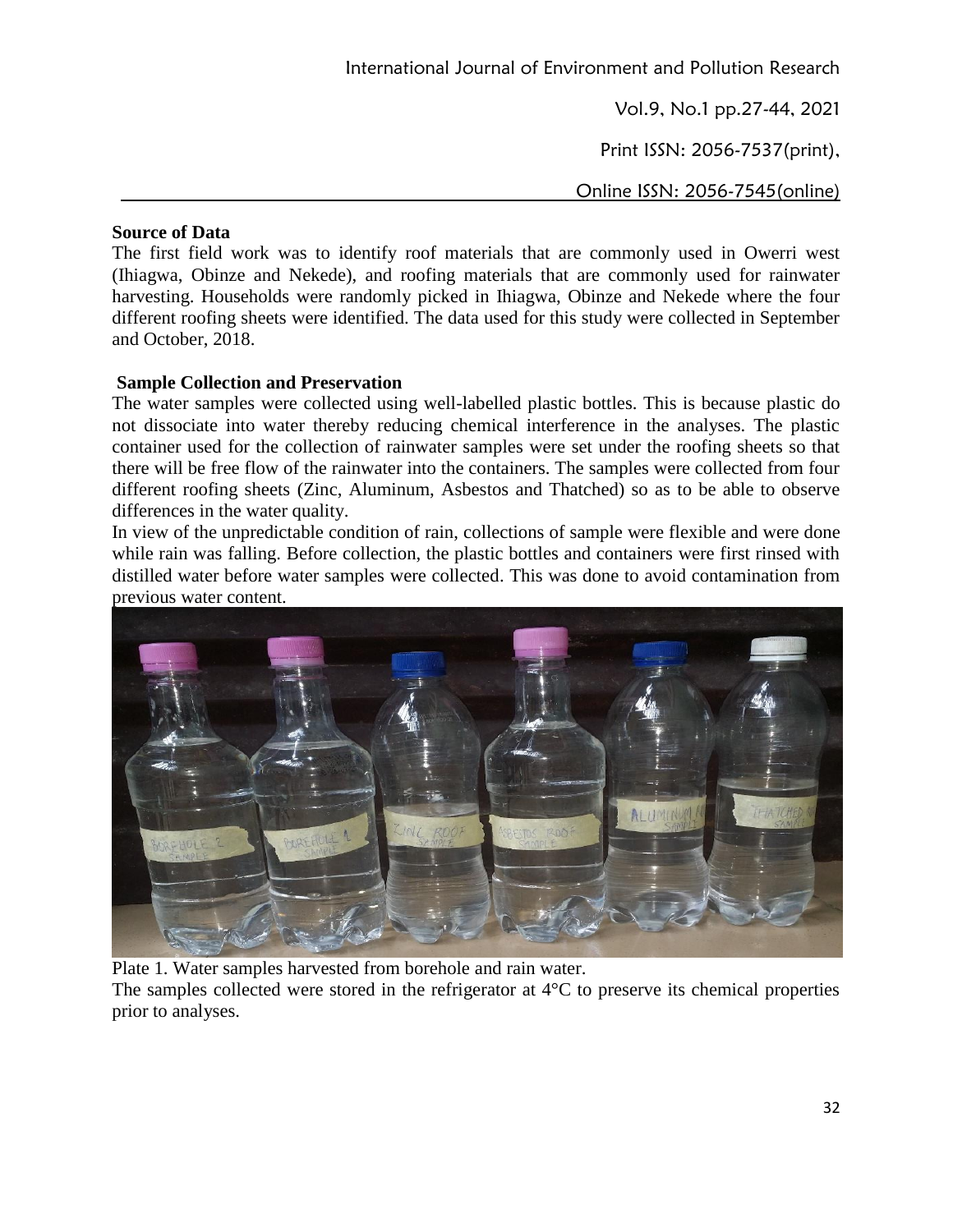Vol.9, No.1 pp.27-44, 2021

Print ISSN: 2056-7537(print),

Online ISSN: 2056-7545(online)

### **Laboratory Analysis**

The samples were taken to Springboard Laboratories, Awka for further treatment and analysis. The methodologies employed for this laboratory analysis is in accordance with APHA (2005).

## **Determination of Parameters**

### **Physicochemical Analysis**

The physiochemical tests included the determination of pH, temperature, turbidity, conductivity, colour, odour, appearance total dissolved solids, total suspended solids, nitrate phosphate, biological oxygen demand and dissolved oxygen. These were carried out using standard procedures (APHA, 2005).

## **Determination of pH**

**Method**: pH was measured by Electrometric Method using Laboratory pH Meter Hanna model H1991300 (APHA, 2005)

## **Determination Turbidity**

The turbidity of the samples was measured was in the laboratory using the LABTECH DIGITAL turbidity meters. The values were read out directly in Nephelometric units (NTU) after the instrument had been standardized using already- prepared standard.

## **Determination of Total Dissolved Solids (TDS)**

The samples were evaporated and dried in weighed dishes at  $105\degree$ C to constant weight; the increase in weight over the empty dish representing the solid content. 100 ml of the samples were used and the evaporating dishes were left to cool in desiccators before the weightings were done. The result was expressed in milligram total solids per litre of samples.

### **Determination of Total Suspended Solids (TSS)**

100 ml of samples were filtered through a glass fiber disc and transferred to previously ignited and weighed evaporating dishes. The samples were evaporated to dryness in an oven, as in the case above, and then further dried at  $105\text{°C}$  for two hours in the oven. They were cooled in desiccators and weighed. The difference between the weights obtained and those gotten from TS above for each sample gave the value of the total suspended solids content for the samples. The results expressed as milligram suspended solid per liter of sample.

### **Determination of Odour**

Odour was determined through sensory methods. The water samples were perceived for any unpleasant odour and the results were recorded either as 'pleasant' or 'unpleasant' odour.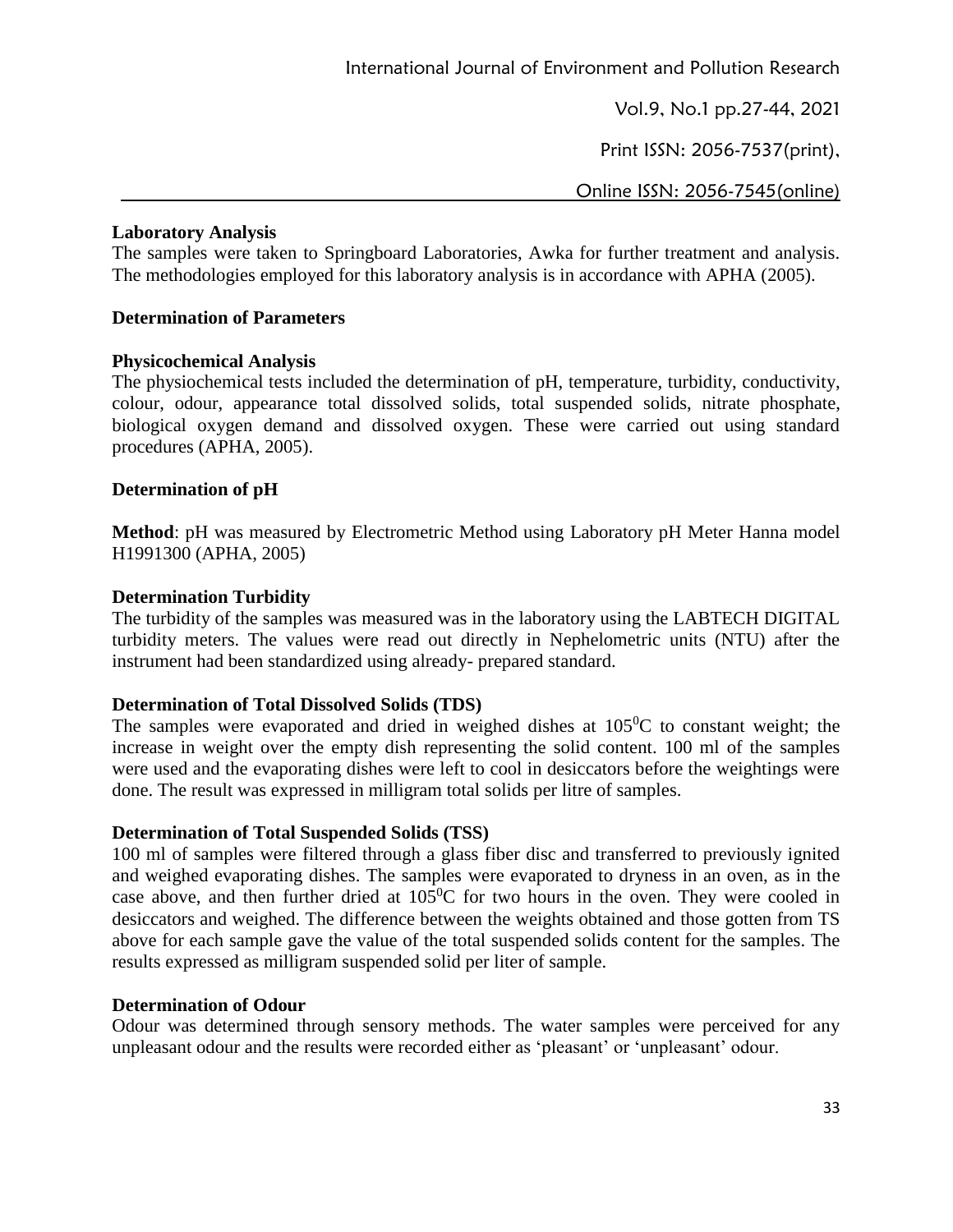Print ISSN: 2056-7537(print),

Online ISSN: 2056-7545(online)

## **Determination of Phosphate**

The ascorbic acid method according to APHA (2005) was adopted for the determination of phosphate level of the borehole water. Ascorbic acid based reagent powdered pillow was added into 25 ml of the water sample in a cuvette. The sample was allowed stand for 2 minutes for reaction to occur. The absorbance and concentration in mg/l was read at 890 nm wavelength using HACH DR 2010 UV-visible spectrophotometer.

# **Determination of Biological Oxygen Demand (BOD)**

BOD was determined after 5 days incubation period at  $20 \pm 10^{\circ}$ C with same HANNAH HI 9828 VI.4 PH/ORP/EC/DO Meter. Calculation  $BOD_5$  (mg/l) =  $D_1 - D_2 P$ Where:  $D_1$  is dissolved oxygen of the dilution sample 15 minutes after preparation  $D_2$  is dissolved oxygen of the sample after incubation periods of 5 days P is the decimal fraction of sample used.

# **Determination of Sulphate**

The barium chloride (turbidometric) method by APHA (2005) was adopted. The barium chloride based powered reagent pillow was added into 25 ml of water sample. The mixture was properly mixed and allowed to stand for 5 minutes for reaction to occur. The absorbance and concentration in mg/l was read at 450 mm wavelength using HACH DR 2010 UV-visible spectrophotometer.

# **Determination of Nitrate**

The cadmium reduction as adapted from APHA (2005) was used in the determination of nitrate levels of the samples. A cadmium based reagent pillow was added into 25 ml of the water sample in a cuvette and shaken for 1 minutes and allowed to stand for another 5 minutes for complete reaction to occur. The absorbance and concentration in mg/l was read at 500 nm wavelength using HACH DR 2010 UV-visible spectrophotometer.

# **Bacteriological Analysis**

The bacteriological test carried out involved faecal coliform count, total heterotrophic count total coliform count and isolation and characterization of bacteria from different sampling points. These were carried out as described by APHA (1998) and Cheesbrough, (2004).

# **Faecal Coliform Count (Membrane Filtration)**

This method is based on the use of highly porous cellulose membrane which will allow fairly large volume of water (e.g. 100 ml) to pass through rapidly under pressure but prevents passage of bacteria. The bacteria which remain on the surface of the membrane are then cultured on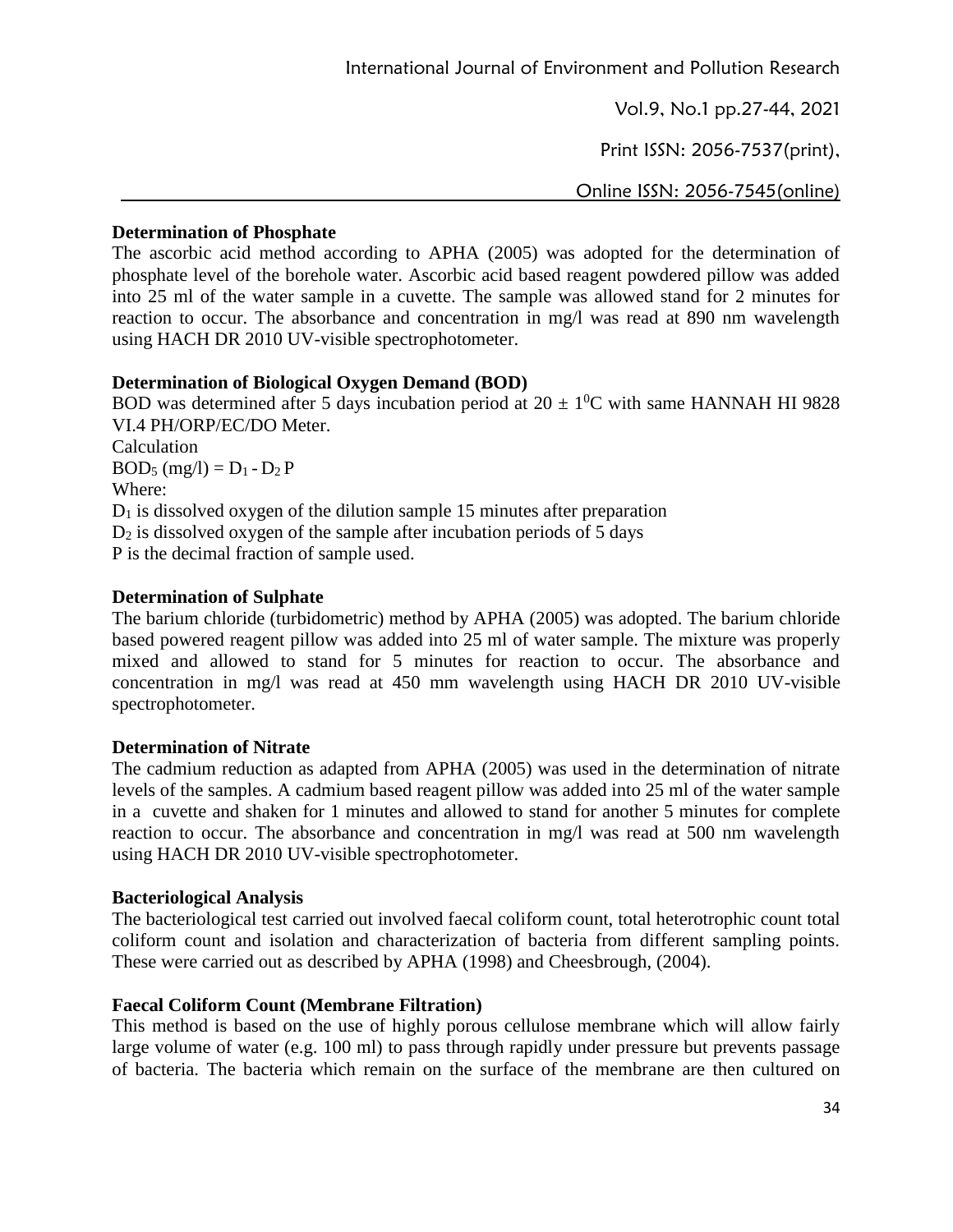Print ISSN: 2056-7537(print),

Online ISSN: 2056-7545(online)

Eosine methylene blue (EMB) agar plate, the viable count gives the presumptive number of coliforms in the 100 ml water sample.

### **Total Heterotrophic Count**

An aliquot (0.1 ml) of the serial dilutions of  $10^{-5}$  and  $10^{-6}$  of each sample was inoculated in duplicates onto well labeled nutrient agar plates. Hockey stick which has been sterilized by dipping into alcohol and flaming was allowed to cool and used to spread the sample evenly on the respective agar surface.

### **Total Coliform Count**

Aliquots, 0.1 ml of  $10^{-5}$  and  $10^{-6}$  of each of the sample were inoculated in duplicates on each of the well labeled Mackonkey agar plates using the spread plate method. The plates were incubated at 37<sup>0</sup>C for 24 hours.

## **Data Analysis**

Data collected from this study was analyzed using routine statistical methods (Mean  $\pm$  Standard deviation) and analysis of variance (ANOVA) procedure using Statistical Analysis System (SAS) package version 20 and the significant differences were determined at the 95% level of confidence.

### **Result of Biochemical Characteristics of Groundwater and Rainwater Samples**

Table 1 shows the result of biochemical characteristics of groundwater and rainwater samples collected in Owerri-west. The biochemical characteristics checked to assess the microorganisms present in the samples are morphology, gram reaction, motility test, catalase test, indole test and oxidase test. Two organisms (*Bacillus subtilis* and *Staphylococcus epidermis*) were suspected in samples from Borehole (BH). The morphology characteristics showed rod and coccus. Gram reaction were positive. Test for motility showed negative. Catalase and Oxidase tests showed both positive and negative result. Indole test was negative for BH. A similar trend was observed in samples from zinc, aluminum and asbestos roofing sheet. The organism was *Escherichia coli*. Organisms from the sample of thatched roofing material are *Escherichia coli* and *Enterococcus faecalis*.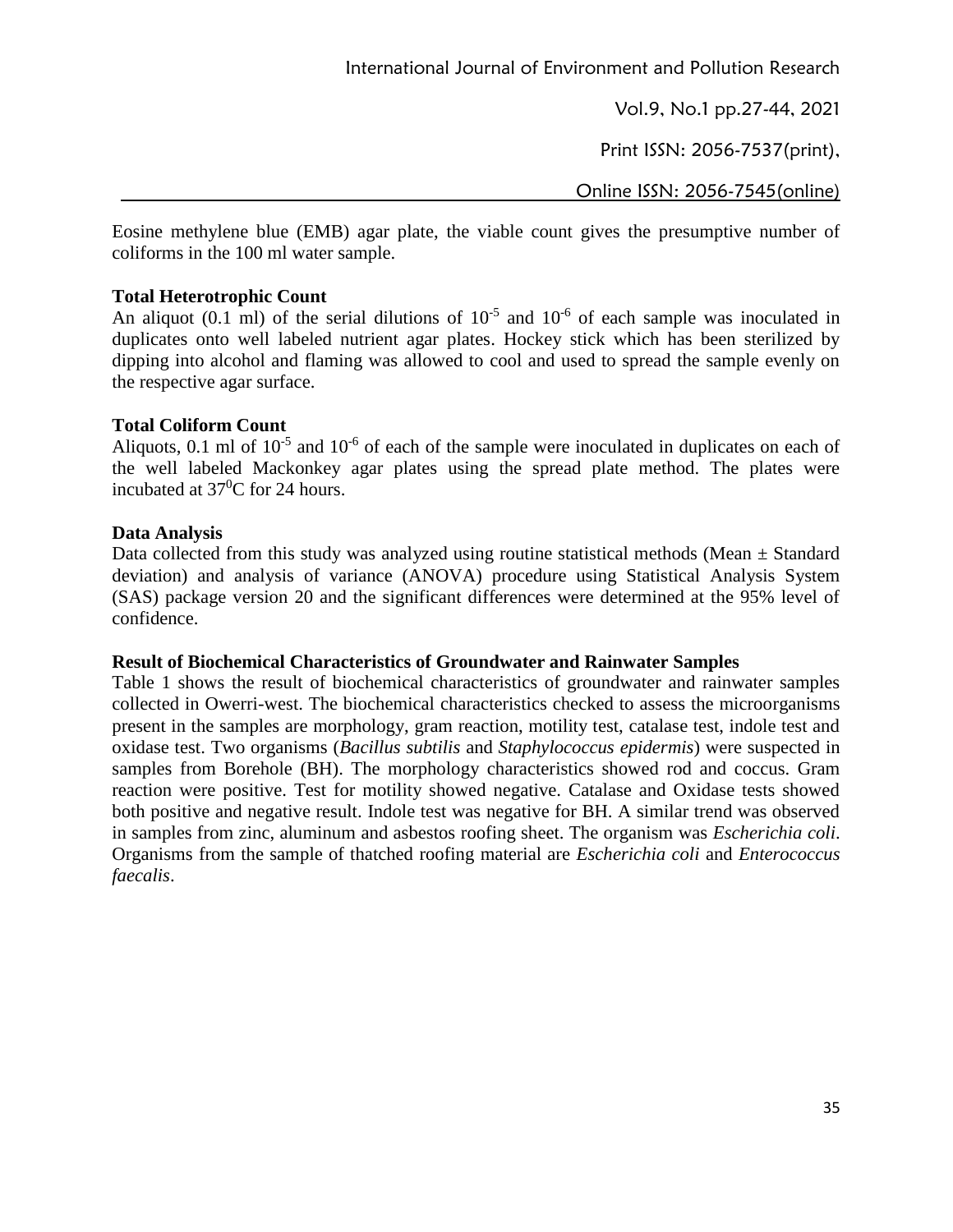Print ISSN: 2056-7537(print),

Online ISSN: 2056-7545(online)

| <b>Samples</b>  | <b>Morpholog</b> | Gram           | <b>Motilit</b> | <b>Catalas</b> | <b>Indol</b>                       | Oxidas        | <b>Probable</b>              |
|-----------------|------------------|----------------|----------------|----------------|------------------------------------|---------------|------------------------------|
|                 | y                | <b>Reactio</b> | y Test         | e test         | e test                             | e Test        | Organism                     |
|                 |                  | n              |                |                |                                    |               |                              |
| <b>BH</b>       | Rod, coccus      | $+ve$          | -ve            | $+ve$ , $-ve$  | -ve                                | $+ve$ , $-ve$ | <b>Bacillus</b><br>subtilis, |
| Zinc            | Rod              | $-ve$          | $+ve$          | $+ve$          | $+ve$                              | -ve           | Staphylococcu                |
| <b>Aluminu</b>  | Rod              | -ve            | $+ve$          | $+ve$          | $+ve$                              | -ve           | s epidermis                  |
| m               | Rod              | -ve            | $+ve$          | $+ve$          | $+ve$                              | -ve           | Escherichia                  |
| <b>Asbestos</b> | Rod, Coccus      | $-ve, +ve$     | $+ve$ , $-ve$  | $+ve$          | $+ve,$<br>$\overline{\phantom{a}}$ | -ve           | coli                         |
| <b>Thatched</b> |                  |                |                |                | ve                                 |               | Escherichia<br>coli          |
|                 |                  |                |                |                |                                    |               | Escherichia                  |
|                 |                  |                |                |                |                                    |               | coli                         |
|                 |                  |                |                |                |                                    |               | Escherichia                  |
|                 |                  |                |                |                |                                    |               | coli,                        |
|                 |                  |                |                |                |                                    |               | <i>Enterococcus</i>          |
|                 |                  |                |                |                |                                    |               | faecalis                     |

Table 1. Result of Biochemical Characteristics of Groundwater and Rainwater

 $Key: BH = Borehole$  $+Ve = Positive$ 

 $-Ve = Negative$ 

### **Result of Bacterial Count of Groundwater and Rainwater Samples**

Table 2 shows the result of bacteria count when water samples were cultured on Nutrient Agar. 10 bacterial count was observed in sample from borehole (BH). 30 bacterial count was observed in sample from zinc roofing sheet, 18 bacterial count was observed in aluminum roofing sheet, 44 bacterial count was observed in sample from Asbestos roofing sheet, while 50 bacterial count was observed in the water sample from thatched roofing sheet. The sequence of bacterial count observed when water samples were cultured on Nutrient Agar are as follows: Thatched >  $Asbestos > Zinc >$  Aluminum  $>$  BH.

| <b>Sample</b>   | <b>Bacterial Count (cfu/ml)</b> |                                    |                            |                                        |              | $\frac{0}{0}$ |  |  |
|-----------------|---------------------------------|------------------------------------|----------------------------|----------------------------------------|--------------|---------------|--|--|
| Water           | <b>Bacillus</b><br>subtilis     | <b>Staphylococcus</b><br>epidermis | <b>Escherichia</b><br>coli | <i><b>Enterococcus</b></i><br>faecalis | <b>Total</b> | occurrence    |  |  |
| BH              | 6(3.97)                         | 4(2.63)                            | 0(0.0)                     | 0(0.0)                                 | 10           | 6.58          |  |  |
| Zinc            | 0(0.0)                          | 0(0.0)                             | 30(19.74)                  | 0(0.0)                                 | 30           | 19.74         |  |  |
| <b>Aluminum</b> | 0(0.0)                          | 0(0.0)                             | 18 (11.84)                 | 0(0.0)                                 | 18           | 11.84         |  |  |
| <b>Asbestos</b> | 0(0.0)                          | 0(0.0)                             | 44 (28.95)                 | 0(0.0)                                 | 44           | 28.95         |  |  |
| <b>Thatched</b> | 0(0.0)                          | 0(0.0)                             | 34 (22.37)                 | 16(10.53)                              | 50           | 32.89         |  |  |
| <b>Total</b>    | 6(3.97)                         | 4(2.63)                            | 126 (82.89)                | 16(10.53)                              | 152          | 100           |  |  |

Table 2. Bacterial count of groundwater and rainwater samples

Key:  $BH = Borehole$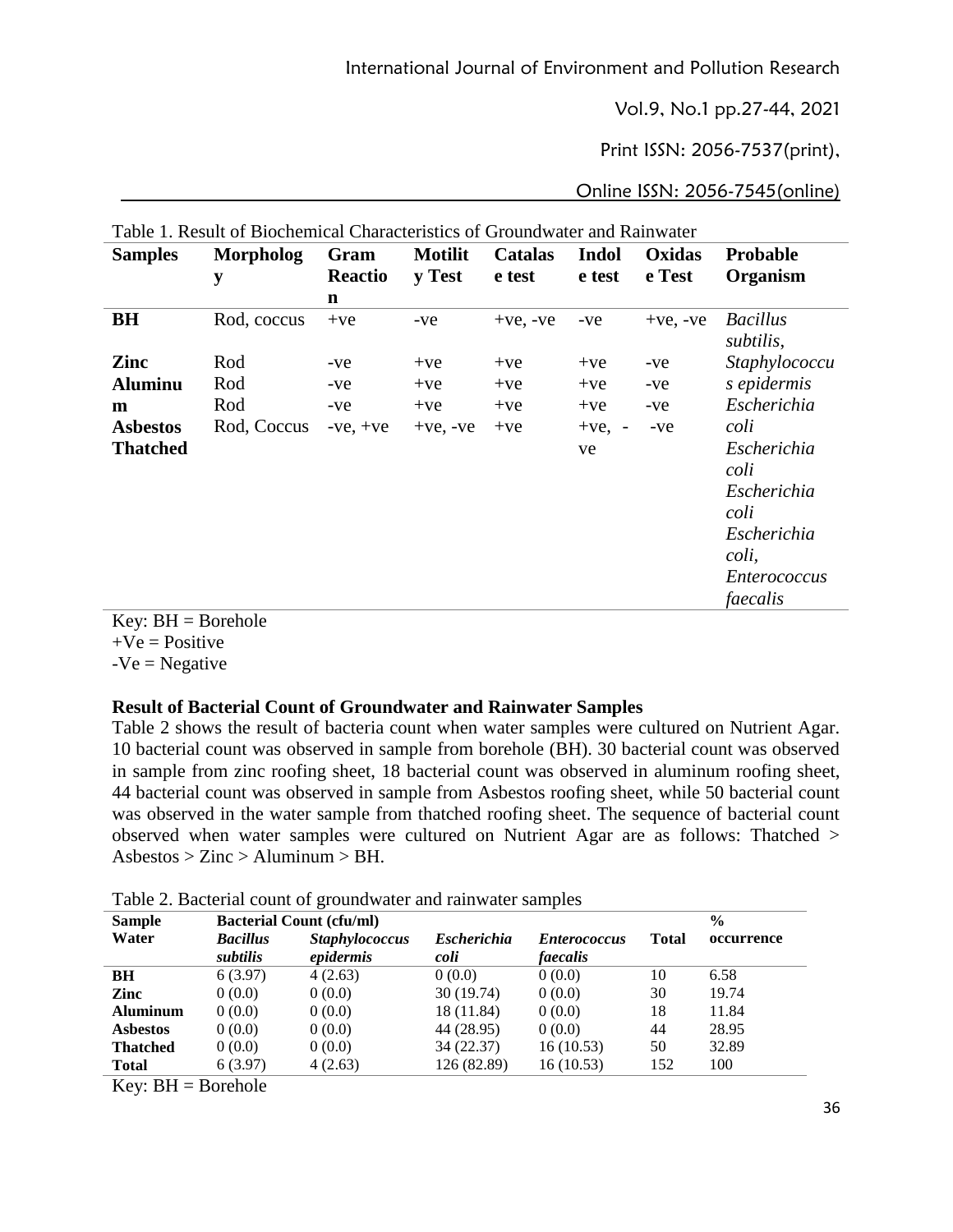Print ISSN: 2056-7537(print),

Online ISSN: 2056-7545(online)

## **Result of Total Coliform Count**

Table 3 shows the result for total coliform count for groundwater and rainwater samples. BH and Zinc water samples had 0 cfu/100ml. Sample from aluminum roofing sheet had coliform count of 2 cfu/100ml. Water sample from asbestos roofing sheet had coliform count of 4 cfu/100ml, while samples from thatched roofing sheet had a coliform count of 20 cfu/100ml.

| <b>Sample</b>   | Coliform Count (cfu/100ml) |                       | $\frac{6}{6}$ |                                 |              |            |
|-----------------|----------------------------|-----------------------|---------------|---------------------------------|--------------|------------|
| Water           | <b>Bacillus</b>            | <b>Staphylococcus</b> |               | <b>Escherichia Enterococcus</b> | <b>Total</b> | occurrence |
|                 | subtilis                   | epidermis             | coli          | faecalis                        |              |            |
| BH              | 0(0.0)                     | 0(0.0)                | 0(0.0)        | 0(0.0)                          | $\theta$     | 0.0        |
| Zinc            | 0(0.0)                     | 0(0.0)                | 0(0.0)        | 0(0.0)                          | 0            | 0.0        |
| <b>Aluminum</b> | 0(0.0)                     | 0(0.0)                | 2(7.69)       | 0(0.0)                          | 2            | 7.69       |
| <b>Asbestos</b> | 1(3.85)                    | 0(0.0)                | 3(11.54)      | 0(0.0)                          | 4            | 15.38      |
| <b>Thatched</b> | 5(19.23)                   | 0(0.0)                | 13(50.0)      | 2(7.69)                         | 20           | 76.92      |
| <b>Total</b>    | 6(23.08)                   | 0(0.0)                | 18 (69.23)    | 2(7.69)                         | 26           | 100        |

Table 3. Total coliform count of groundwater and rainwater samples

Key:  $BH = Borehole$ 

### **Physicochemical parameters of groundwater and rainwater samples**

Table 4 shows the result on physicochemical parameters of groundwater and rainwater. The general appearance of the water tested were clear except water collected from thatched roof that was not clear. The taste and odour of the water were unobjectionable, while the thatched roof water was objectionable. The pH of water from zinc, aluminum, asbestos and thatched roof were within WHO standard. The temperatures of the water samples were at normal range. The Biochemical oxygen demand (BOD), Total dissolved solid (TDS), Total suspended solid (TSS), Chloride and sulphate were below WHO standard. Nitrate was absent in borehole water and was present in small amount in asbestos (0.50 mg/l), aluminum (0.55 mg/l), zinc (0.80 mg/l) and thatched (1.50 mg/l).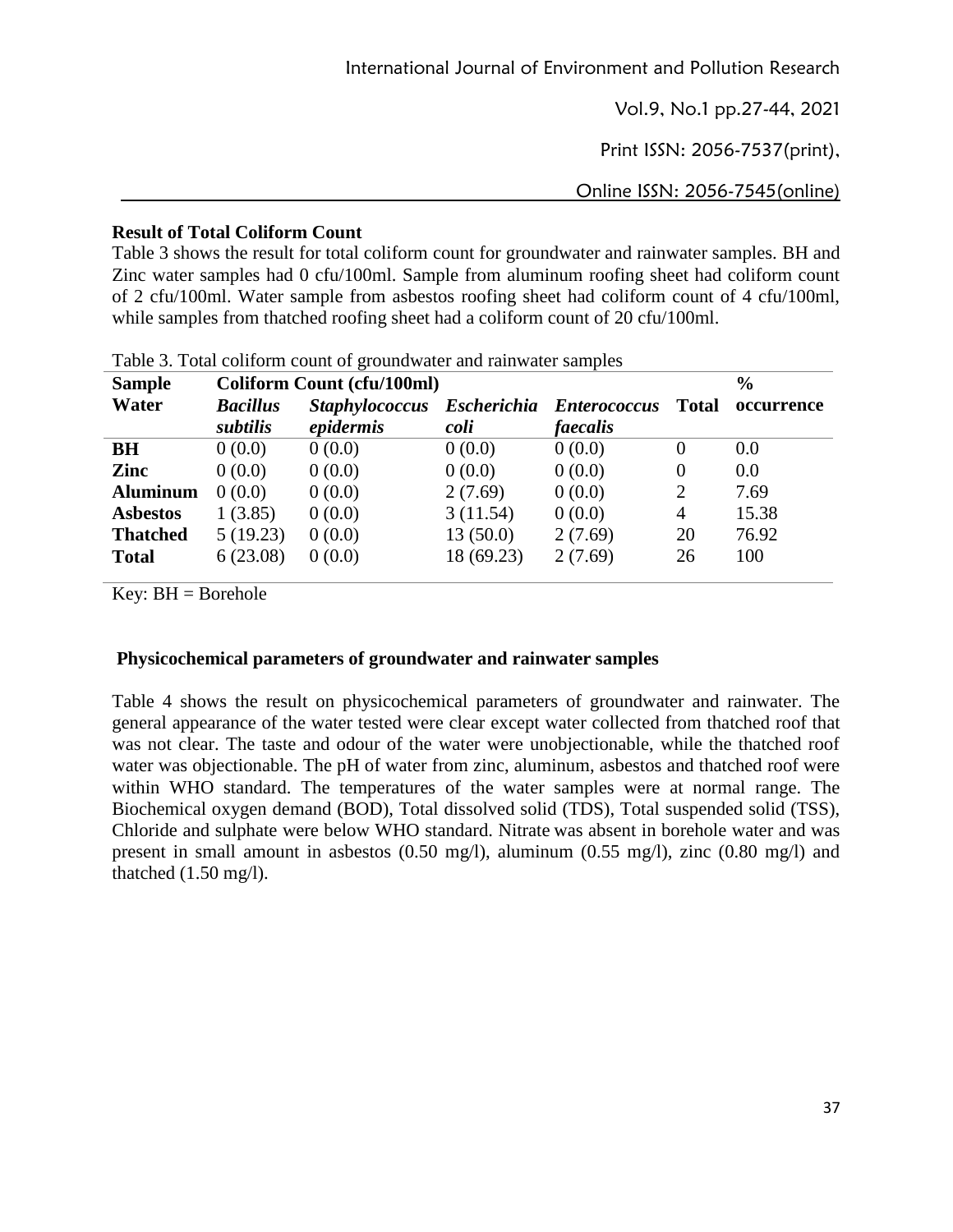Print ISSN: 2056-7537(print),

## Online ISSN: 2056-7545(online)

| <b>Paramete</b>              | <b>BH</b>      | Zinc        | <b>Aluminum</b> | <b>Asbestos</b> | <b>Thatched</b> | <b>WHO</b>               |
|------------------------------|----------------|-------------|-----------------|-----------------|-----------------|--------------------------|
| <b>rs</b>                    |                |             |                 |                 |                 | standard                 |
| <b>General</b>               | Clear          | Clear       | Clear           | Clear           | Not Clear       | Clear                    |
| Appeara                      |                |             |                 |                 |                 |                          |
| nce                          | Unobjection    | Unobjection | Unobjection     | Unobjection     | Objection       | Unobjection              |
| <b>Taste</b>                 | able.          | able        | able            | able            | able            | able                     |
| <b>Odour</b>                 | Unobjection    | Unobjection | Unobjection     | Unobjection     | Objection       | Unobjection              |
| pH                           | able           | able        | able            | able            | able            | able                     |
| <b>Temperat</b>              | 6.3            | 6.5         | 6.8             | 6.5             | 6.75            | $6.5 - 8.5$              |
| ure (°C)                     | 26.75          | 26.8        | 27              | 27.1            | 27.1            | $20 - 32$                |
| <b>Turbidity</b>             |                |             |                 |                 |                 |                          |
| (NTU)                        | 3.55           | 5.5         | 5.1             | 8.55            | 10.3            | 5                        |
| <b>BOD</b>                   | 1.3            | 1.49        | 1.09            | 1.24            | 1.18            | $\overline{4}$           |
| (mg/l)                       | 25.2           | 40          | 40              | 49              | 61              | 250                      |
| <b>TDS</b>                   | 24.9           | 32.4        | 28.4            | 54.45           | 81.1            | 500                      |
| (mg/l)                       | 7.6            | 7.8         | 8.95            | 8.65            | 7.23            | 200                      |
| <b>TSS</b>                   | 8.65           | 5.0         | 12.1            | 15.4            | 9.6             | $\overline{\phantom{0}}$ |
| (mg/l)                       | 25.25          | 50.15       | 40.15           | 44.9            | 50              | 200                      |
| $Cl^-(mg/l)$                 | $\overline{0}$ | 0.8         | 0.55            | 0.5             | 1.5             | 50                       |
| PO <sub>4</sub> <sup>3</sup> |                |             |                 |                 |                 |                          |
| (mg/l)                       |                |             |                 |                 |                 |                          |
| SO <sub>4</sub> <sup>2</sup> |                |             |                 |                 |                 |                          |
| (mg/l)                       |                |             |                 |                 |                 |                          |
| NO <sup>3</sup>              |                |             |                 |                 |                 |                          |
| (mg/l)                       |                |             |                 |                 |                 |                          |
|                              |                |             |                 |                 |                 |                          |

Table 4. Physicochemical parameters of groundwater and rainwater samples

**Key:** NTU = Nephelometric Unit  $BOD = Biochemical Oxygen Demand$ TDS = Total Dissolved Solids TSS = Total Suspended Solids  $Cl = Chloride$  $PO_4^3$  = Phosphate  $SO_4^2$  = Sulphate  $NO<sup>3-</sup> = Nitrate$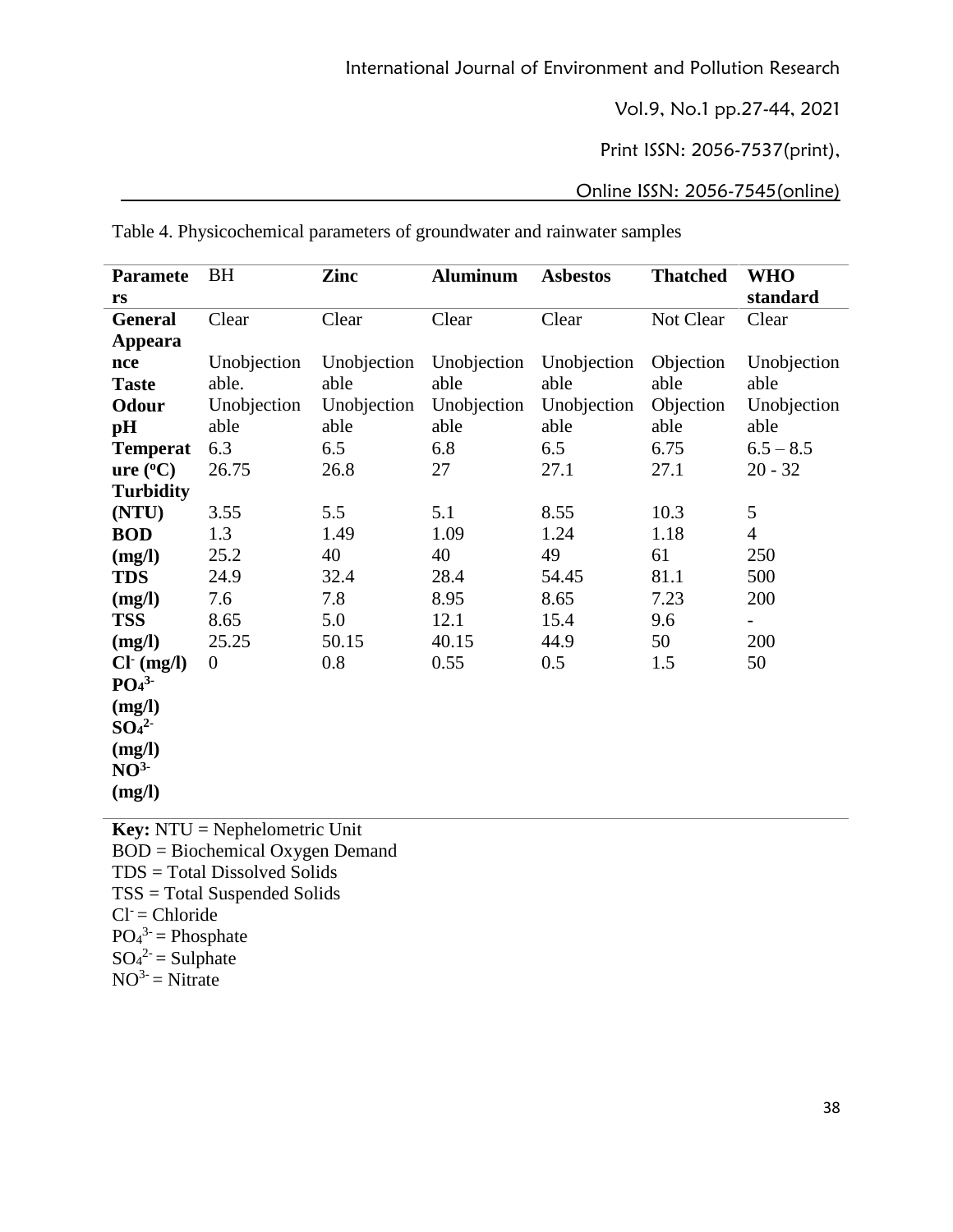Print ISSN: 2056-7537(print),

Online ISSN: 2056-7545(online)

## **DISCUSSION**

The WHO specifies that any disease causing organism must not be detectable in any 100ml of water sample and must not be present in 95% of sample taken throughout any 12 months period (WHO, 2010). The recommended bacterial indicator is coliform group of organisms. Coliform group of organisms are not pathogenic, they are aerobic, facultative anaerobic, gram negative, non-sporulating, rod shaped bacteria, that ferment lactose with gas formation and aldehyde/acid within 48 hours at 35<sup>0</sup>C incubation (WHO, 2010). Coliform group of organisms were detected in rainwater samples from Aluminum (7.69%), asbestos (15.38%) and thatched (76.92%). The water sample from thatched recorded the highest number of coliform group which makes it generally unacceptable. Urinary tract infections, meningitis, diarrhea (one of the main causes of morbidity and mortality among children), acute renal failure and hemolytic anaemia have all been reported as health implications of water contamination by coliforms (NSDQW, 2007). The presence of coliform in water could also be an indication of feacal contamination and has been associated with waterborne epidemic. Water source used for drinking or cleaning purposes should not contain any organism of fecal origin (WHO, 2010). The Heterotrophic Bacterial Counts (cfu/ml) of water samples were observed in this sequence BH  $(6.58\%)$  < Aluminum  $(11.84%) <$  Zinc  $(19.74%) <$  Asbestos  $(28.95%) <$  Thatched  $(32.89%)$ . Out of the four bacteria (*Escherichia coli*, *Enterococcus faecalis*, *Bacillus subtilis* and *Staphylococcus epidermis*) observed in all the water samples, *Escherichia coli* had the highest number of occurrence of 126(82.89) cfu/ml. This result is similar to the observation of Sylvester & Ebinyo (2015) who reviewed the microbial quality of potable water in Nigeria.

The occurrence of coliform in the potable water sources could be due to the presence of human and animals' excreta in such water (Egbe *et al.,* 2013 & Aboh *et al.,* 2015). The excreta could provide appropriate nutrients require for growth and proliferation. Generally, *E. coli* and *Enterobacter aerogenes* in potable water indicates presence of recent faecal matters (Onilude *et al.,* 2013 & Ndahi *et al.,* 2015). Isikwue and Chikezie (2014) stated that feacal coliform in water is influenced by presence of wastewater and septic system effluent, animal waste, sediment load, temperature and nutrients levels. International standards for water quality aimed at preventing pathogenic microbes in potable water, which is due to the fact that pathogen that contaminates water could transmit infectious diseases (Bukar *et al.,* 2015). Nwachukwu *et al.* (2010) reported that people often overlook both the immediate and future consequences of gradual exposure to contaminated domestic water sources and thereby lead to undesirable health effects. He also reported high rate of diarrhea in Owerri and the Imo River basin region. This could be as a result of lack of portable water.

The general appearance of all water samples were clear apart from the sample from thatched roof which was not clear. This might have been as a result of the material of the roofing sheet. The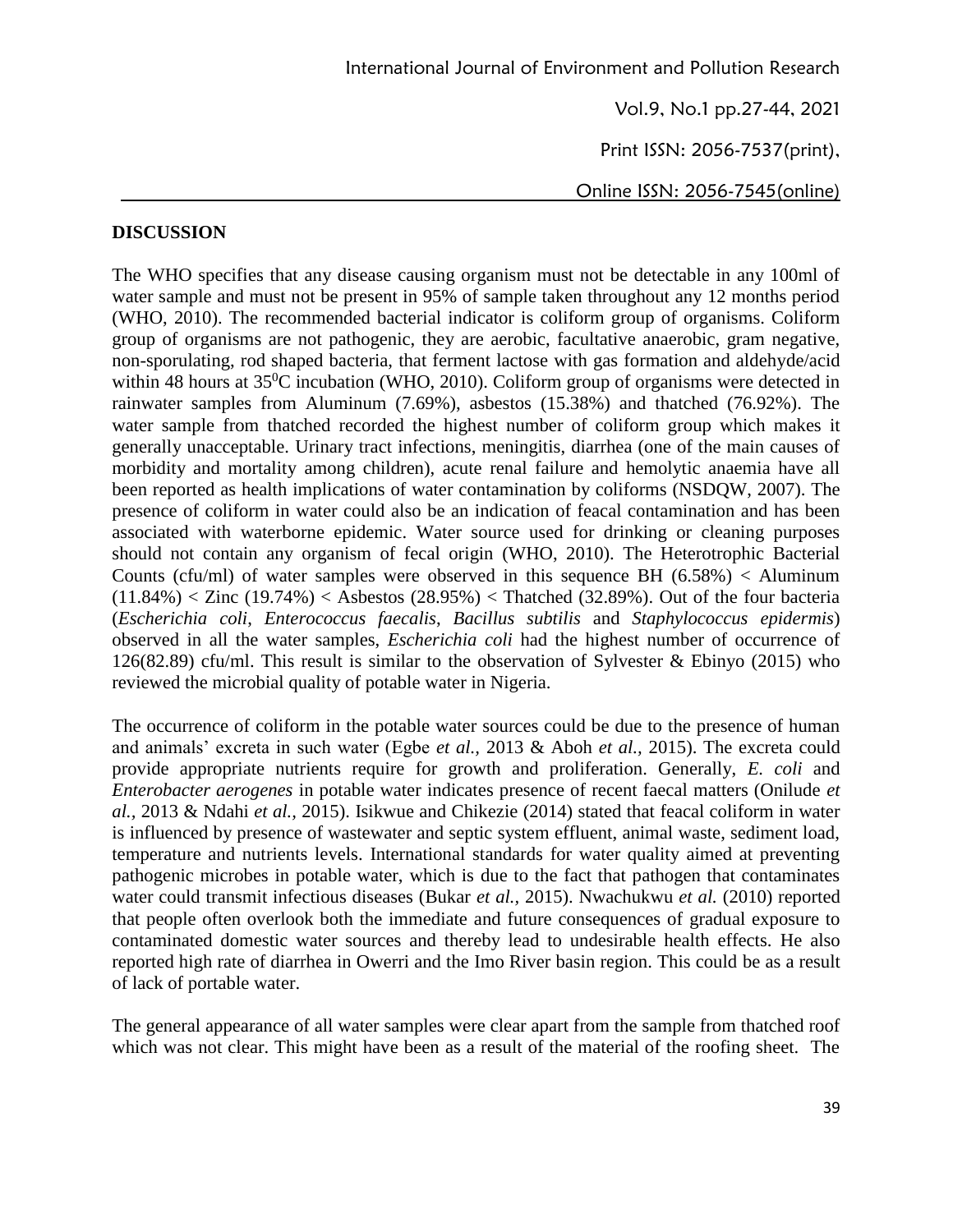Vol.9, No.1 pp.27-44, 2021

Print ISSN: 2056-7537(print),

Online ISSN: 2056-7545(online)

taste and odour of all water samples were unobjectionable and met the WHO standard. However, the taste and odour of water sample from thatched roof was objectionable, thus not acceptable. The pH value of borehole sample was observed to be 6.3 which was below the WHO limit of 6.5 – 8.5. However, water samples from zinc, aluminium, asbestos and thatched roofing materials had pH range of  $6.5 - 6.75$  which was within WHO standard. The pH value of rainwater samples shows that harvested rain water within Owerri-west is not acidic in comparison to research work by Igwo-Ezikpe and Awodele (2010), which showed that the pH of four industrial areas of Lagos state namely: Ilupeju, Costain, Ikeja and Ikorodu were 4.94, 4.20, 4.22 and 4.30 respectively. This was attributed to vehicular activities and old practice of bush burning by farmers and hunters. Similar pH results obtained from groundwater samples from this study have also been reported by other scholars (Onwuka *et al.,* 2004). pH values affect biological and chemical reaction in water bodies and it is a factor that determines water suitability for various purposes including toxicity to animals and plants.The temperature of all the water samples were moderate. High water temperature enhances the growth of microorganisms and may increase problems related to taste, odour and colour (WHO, 2011).

The turbidity of groundwater (3.55 NTU) was within WHO standard of 5NTU. However, the turbidity of rainwater (5.1 -10.3 NTU) were above the WHO standard. Turbidity in water is caused by suspended particles or colloidal matter that obstructs light transmission through the water (WHO, 2012). It may be caused by inorganic or organic matter or a combination of the two. High turbidity values observed could be an indication of possible sources of microbial contamination (WHO, 2012).

The Total Dissolved Solids (TDS) provide a rough indication of the overall suitability of water. The palatability of water with a total dissolved solids (TDS) level of less than about 500 mg/L is generally considered to be good. Drinking water becomes significantly and increasingly unsafe at TDS levels greater than about 250 mg/l (WHO, 2011). The total dissolved solids (TDS) of all water samples were within WHO standard though the value from thatched roofing sheet was higher than others. This might be due to droplets from birds, fallen of leaves, particulate matters and other assorted materials present on the roof.

Phosphate concentration levels in groundwater and rainwater samples were between 5.0 – 15.4 mg/l. Isikwue and Chikezie (2014) reported that traces of  $PO_4^3$  even at 0.1 mg/L in water could have deleterious effect on water quality and such traces could increase the growing of troublesome algae in the water, and therefore, agricultural activities around these study areas could possibly lead to the values of phosphate recorded. Phosphates are not toxic to people or animals unless they are present in very high levels (Isikwue & Chikezie, 2014). Sulphate values observed fall below the WHO stipulated level of 200 mg/l. High levels of sulphate lead to dehydration and diarrhea especially in children (NSDQW, 2007). The presence of sulphate in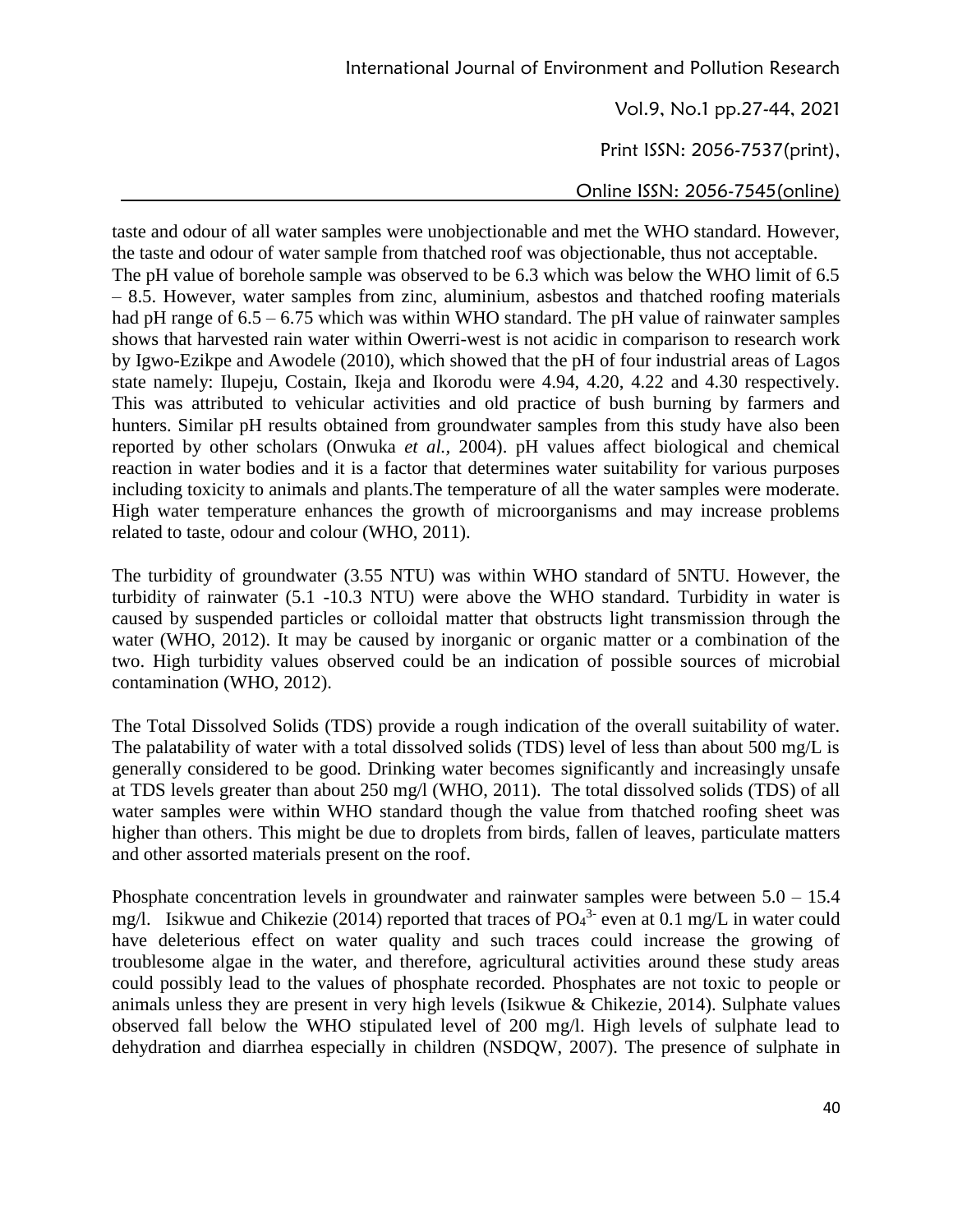Vol.9, No.1 pp.27-44, 2021

Print ISSN: 2056-7537(print),

Online ISSN: 2056-7545(online)

drinking-water can cause noticeable taste and very high levels might cause a laxative effect in unaccustomed consumers (WHO, 2011).

Nitrate was detected in the groundwater sample, but they were detected in traces in rainwater samples. Natural level of nitrate in groundwater is increased by municipal and industrial wastewater including leachate from sewage sludge disposal (Lye*,* 2002) and sanitary landfills. High nitrate concentrations have detrimental effects on infants less than 3.6 months of age. Nitrate toxicity comes from the body's natural breakdown of nitrate to nitrite. This leads to "blue baby disease" which threatens the oxygen carrying capacity of the blood around the body (Melidis *et al.,* 2007). Nitrate is an essential ingredient of plant nutrition. It is, however regarded as an indicator of pollution in public water supply (Kathy, 2012). The findings of this research work is in agreement with the works of Onwuka *et al.* (2004), Olaoye & Olaniyan (2013), Sylvester & Ebinyo (2015), Egwuogu *et al.* (2016) and Ubuoh *et al.* (2017).

### **CONCLUSION**

This study has provided results on the quality of harvested rainwater and groundwater in Owerriwest, Imo state, Nigeria. The results observed have shown the sequence of quality of groundwater and rainwater as Borehole  $>$  Aluminum  $>$  Zinc  $>$  Asbestos  $>$  Thatched. Generally, groundwater was more potable than harvested rainwater within the study area. Most of the physicochemical parameters of groundwater fell below the approved standards thus judged to be more acceptable than rainwater which could be risky and dangerous to health. The bacteriological analysis results of the borehole water and rainwater samples were not acceptable since they were all found to yield little to heavy growth of bacteria, thereby making them unfit for human consumption and other domestic purposes.

### **Recommendations**

The following are recommendations for improving on the present state of groundwater and rainwater in Owerri-west:

1. All the sources of water supply in the area should be purified before drinking.

2. Human activities within the vicinities of the sources of water supply should be monitored to check factors responsible for impairment of the water.

3. Domestic groundwater sources borehole should be sited away from pit latrines, septic tanks, landfills and open dump sites, while harvesting of rainwater should be done at least after 20-30 minutes of rainfall to minimize impurities from the catchment roofs. The catchment roofs should be cleaned often.

### **REFERENCES**

Aboh, E. A., Giwa, F. J. & Giwa, A. (2015). Microbiological assessment of well waters in Samaru, Zaria, Kaduna, State, Nigeria. *Annals of African Medicine,* 14:32-8.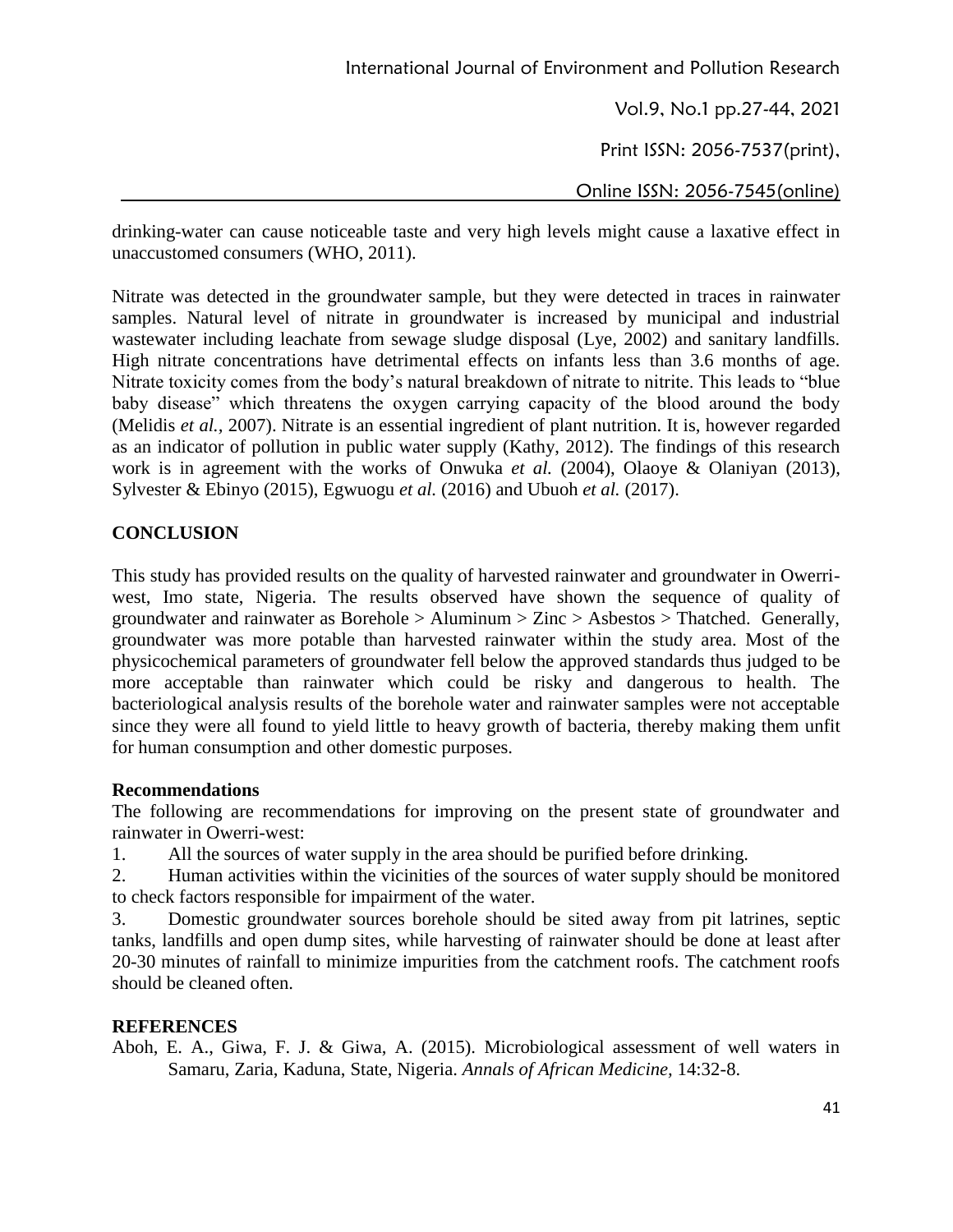Vol.9, No.1 pp.27-44, 2021

Print ISSN: 2056-7537(print),

- Adeniyi, I. F. & Olabanji, I. O. (2005): The physico-chemical and bacteriological quality of rainwater collected over different roofing materials in Ile-Ife, South-western Nigeria. *Chemistry and Ecology,* 21(3) (2005):149-166
- Akpan, C. M., Adesiyun, A. A., Adekeye, J. O., Umoh, J. U. & Nadarajah, M. (1996). *Environmental Issues and Management in Nigerian Development.* Ibadan. Evans Publisher. pp. 67-75.
- APHA. (2005). Standard Methods for the Examination of Water and Waste Water, 21st ed. American Public Health Association, Washington, DC. Pp 1-252.
- Batmanghelid, R. (2009). Water and its Vital Role in the Health of a Water Starved Society. *US National Research Council, Food and Nutrition Bureau, 12* (2): 26-73.
- Boss, R. (2004). Water for People, Water for Life. *United Nations World Water Development Report.* pp. 102- 117.
- Botkin, D. B. & Keller, E. A. (1998). *Environmental Science: Earth as a Living Planet.* New York. (2nd edition) John Wiley & Sons Inc. pp. 472-476.
- Bukar, A. M., Isa, M. A., Mustapha, A., Kyari, M. Z. & Ibrahim, F. K. (2015). Bacteriological Analysis of Sachet Water in Maiduguri Metropolis. *The Journal of Applied Sciences Research,* 2(1): 20-5.
- Edungbola, L. D. & Asaolu, S. O. (1984). A Parasitological Survey: Onchocerciasis in Babana District of Kwara State, Nigeria. *American Journal of Tropical Medicine & Hygiene.*  33(999): 1147-1154.
- Efe, S. I. (2006): Quality of Rainwater Harvesting for Rural Communities of Delta State, Nigeria. *The Environmentalist*, 26(3): 175-181.
- Egwuogu, C. C., Okeke, H. U., Emenike, H. I., & Abayomi T. A. (2016). Rainwater Quality Assessment in Obio/Akpor LGA of River State Nigeria. *International Journal of Science and Technology Volume*, 5(7): 339-336.
- Eja, M. E. (2002). *Water Pollution and Sanitation for Developing Countries.* Calabar, Seaprint (Nig) Co. pp. 9-10
- Foel, E. W. & Nenneman, R. A. (1986). *How Peace came to the World.* Cambridge. MIT Press. pp. 112-121.
- Förster, J. (1996). Patterns of roof runoff contamination and their potential implications on practice and regulation of treatment and local infiltration. *Water Science Technology*, 33(6): 39-48.
- Gerba, C. & Smith, J. (2005): Sources of pathogenic microorganisms and their fate during land application of wastes. *Journal of Environmental Quality*, 34: 42–48.
- Isikwue, M. O. & Chikezie A. (2014). Quality assessment of various sachet water brands marketed in Bauchi metropolis of Nigeria. *International Journal of Advances in Engineering and Technology,* 6 (6): 2489-95.
- Jakarayan, S. C. (1988). *Rural Water Supply: Sierra Leone Example – A case of Developing World Water*. Water Engineering and Development Centre Publication, Pp 10-11.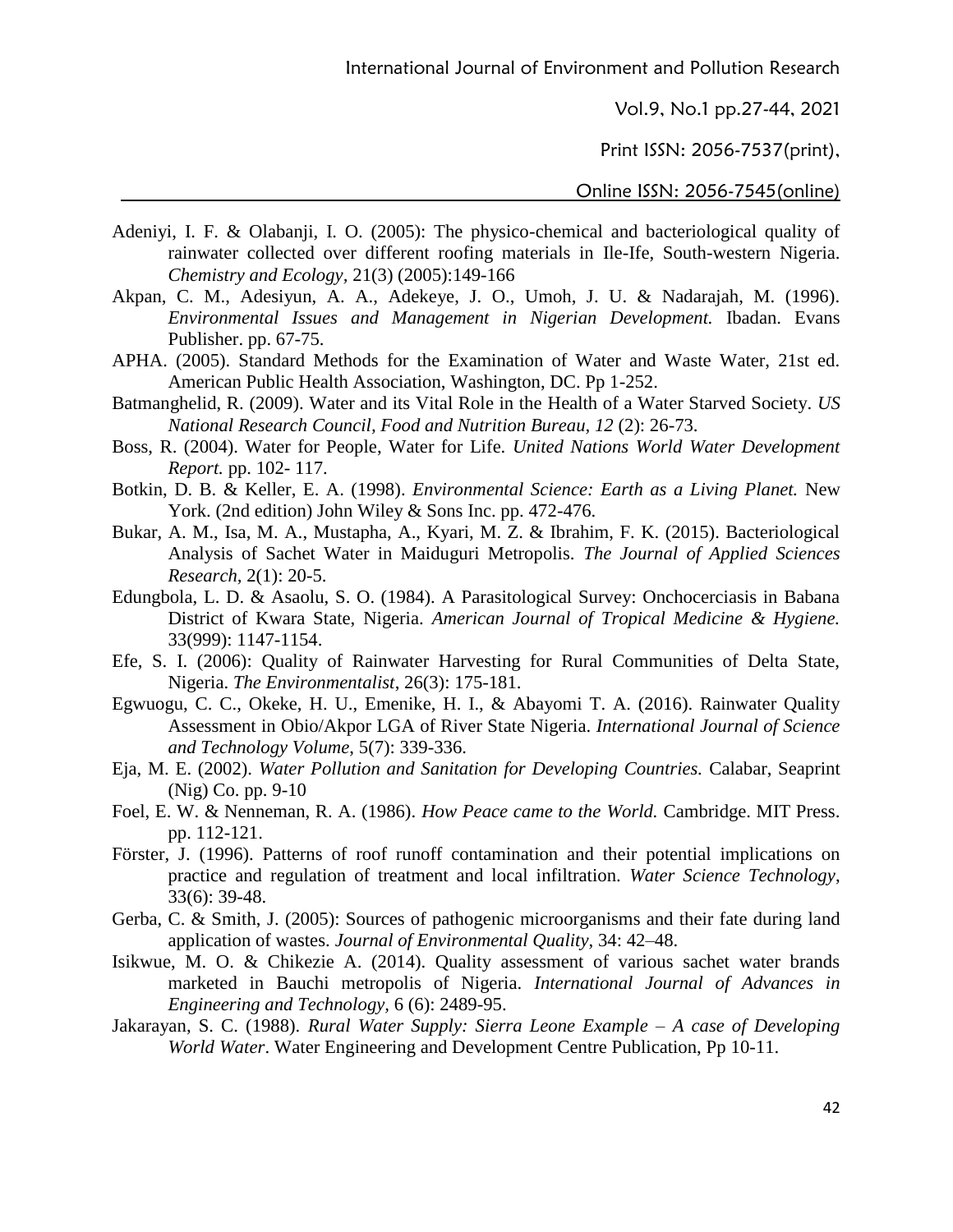Vol.9, No.1 pp.27-44, 2021

Print ISSN: 2056-7537(print),

- Kulshreshtha, S. N. (1998). A Global Outlook for Water Resources to the Year 2005. *Water Resources Management.* 12(3): 167-184.
- Lye, D. J. (2002). Health risks associated with consumption of untreated water from household roof catchment systems. *Journal of American Water Resource Association*, 38(5) (2002), 1301–1306.
- Melidis, P., Akratos, C. S., Tsihrintzis, V. A. & Trikilidou, E. (2007). Characterization of rain and roof drainage water quality in Xanthi, Greece. *Environmental Monitoring Assessment*, 124: 15-27.
- Miller (Jnr), G.T. (1992). Water and its Vital Role. *Environmental Science*. 345: 285-632.
- Morgan, P. (1990). *Rainwater Harvesting in Rural Water Supply and Sanitation*. London, Macmillan Publication, Pp 53-58
- Muyi, T. D. (2007). Water and the Body. *Water Resources*, 12: 13-45
- Ndahi, A. K., Adamu, I. C. & Mohammed, I. U. (2015). Rapid assessment of reservoir water quality for drinking purpose: A case study of Ero and Ele reservoirs in Ekiti state Nigeria. *International Journal of Multidisciplinary Research and Development,* 2(4): 370-3.
- Nissen-Peterson, E. (1982). *Rain Catchment and Water Supply in Rural Africa, Freetown*. Holder Stoughton publisher, Pp 118-127
- NSDQW. (2007). Nigerian Standard for Drinking Water Quality, Nigerian Industrial Standard (NIS) 554. Standard Organization of Nigeria. Pp. 30-45. Egbe EO, Mawak JD; Oyewole OA. (2013). Microbiological Quality of Water in Fulani Settlements in GidanKwano, Minna, Niger State, Nigeria. *Journal of Microbiology Research,* 3(2): 67-70.
- Nwachukwu, M. A., Feng, H. & Alinmor, K. S. (2010). Assessment of heavy metal pollution in soil and their implication within and around mechanic village. *International Journal of Environmental Science Technology*, 7(2): 347-358.
- NWRI (1997). Training Guide for Basic Water Treatment Operations. Kaduna. National Water Resources Institute. p. 1.
- Odiette, W. O. (1999). *Environmental Physiology of Animals and Pollution Diversified Resources.* Lagos. pp. 187- 218.
- Olaoye, R. A. & Olaniyan, O. S. (2013). Quality of Rainwater from Different Roof Material. *International Journal of Engineering and Technology*, 2(8): 1413-1421.
- Onilude, A. A., Adesina, F. C., Oluboyede, O. A. & Adeyemi, B. I. (2013). Microbiological quality of sachet packaged water vended in three local governments of Oyo State, Nigeria. *African Journal of Food Science and Technology*, 4(9): 195-200.
- Onwuka, K. O., Uma, K. O. & Ezeigbo, H. I. (2004). Possibility of Shallow Groundwater in Enugu Town, South Eastern Nigeria. *Global Journal of Environmental Sciences,* 182(3): 33-39.
- Origho, T. (2009). Assessment of the quality of rainwater harvesting in Ughelli and its rural areas, Delta State, Nigeria, Unpublished M.Sc Dissertation, Delta State University, Abraka, Nigeria. Pp. 23- 45